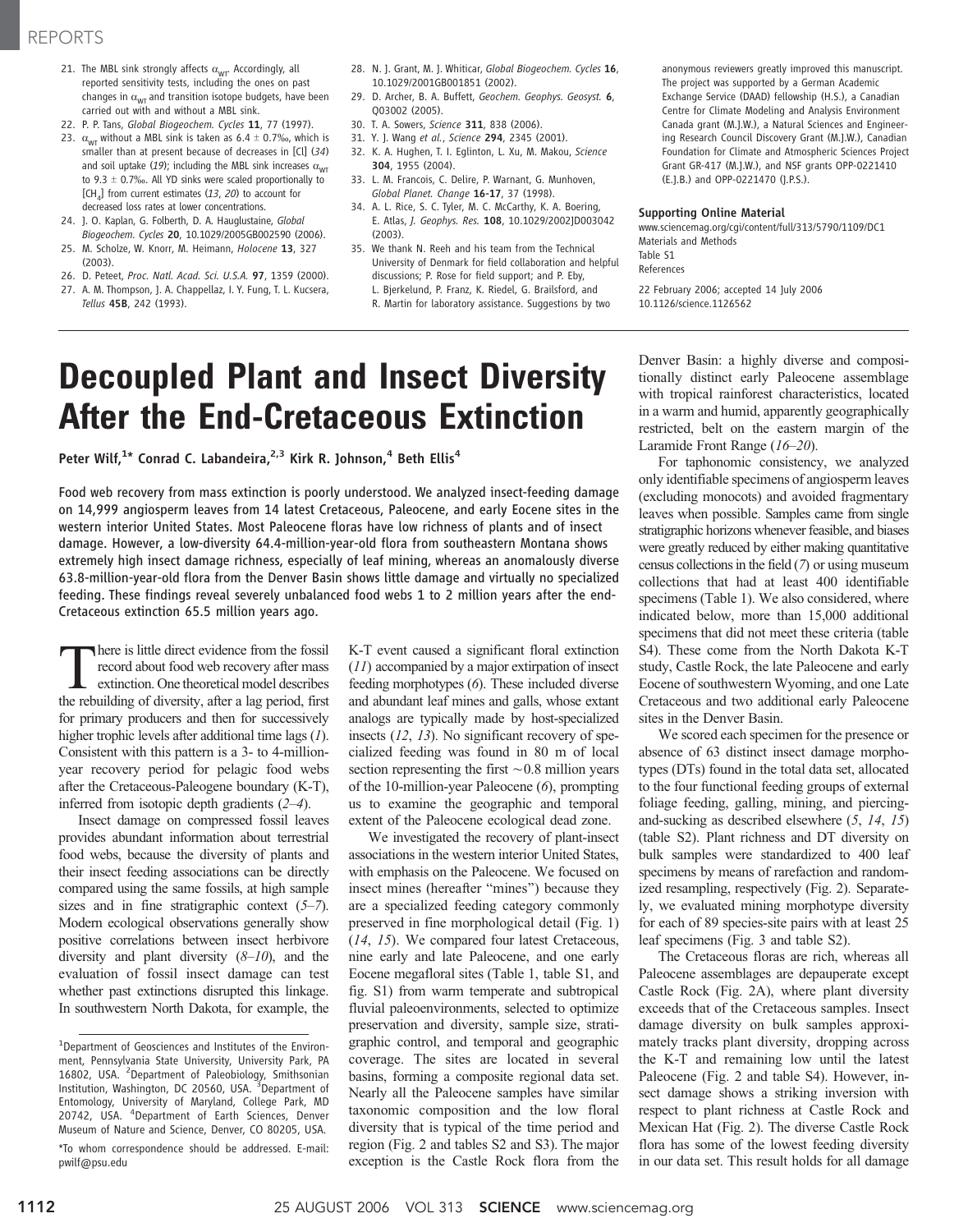morphotypes, for specialized damage only, and for mines alone (Fig. 2). Only two mines occur in the Castle Rock sample: two morphotypes on two hosts (Fig. 1, I and J)  $(2I)$ .

Fig. 1. Representative leaf mines on the botanically depauperate Mexican Hat [(A) to (H)] flora and the diverse Castle Rock [(I) and (J)] flora, both early Paleocene (Table 1). Scale bars, 1 mm in (C) and (E), 1 cm in the other panels. (A) Elongate, serpentine, agromyzid dipteran mine (DT104) characterized by a hairline trail of fluidized frass and occurring only on Platanus raynoldsi (Platanaceae) [USNM specimen 498154 (National Museum of Natural History)]. (B) Blotch mine on P. raynoldsi with small ellipsoidal frass pellets (DT36), probably made by a tenthredinid hymenopteran, USNM 498155. A similar mine also occurs on a rare unidentified host at Mexican Hat (not shown in the figure). (C) Moderately sinusoidal to linear lepidopteran mine on P. raynoldsi with pelleted frass trail of variable width and undulate mine margins (DT91, USNM 498156). (D) Sinusoidal mine, probably lepidopteran, on Juglandiphyllites glabra (Juglandaceae; fragment, not included in analyses) with frass trail of dispersed rounded pellets oscillating across the full mine width (DT92,

In contrast, feeding diversity on the depauperate Mexican Hat flora is comparable to that of considerably more diverse Cretaceous floras (Fig. 2). Mining at Mexican Hat is unlike that of

any other Paleocene flora we have observed, in its abundance and in its prevalence, diversity, and taxonomic breadth among host plants. Mining occurs on 2.6% of leaves, which is more than double



USNM 498157). (E) Mine on "Populus" nebrascensis (Trochodendrales) with distinct pelleted frass trail occupying the median 80% of the mine width (DT91, USNM 498158). (F) Curvilinear aborted mine lacking frass (DT105) on J. glabra, USNM 498159. (G) Serpentine lepidopteran mine with thick, initially intestiniform but subsequently looser frass trail (DT41), common throughout the Paleocene in the western interior United States and shown here on Zizyphoides flabella (Trochodendraceae), USNM 498160. (H) Serpentine lepidopteran mine (DT91) displaying frass detail of early instar stages at bottom, on Cercidiphyllum genetrix (Cercidiphyllaceae), USNM 498161. (I) Aborted mine on host morphotype CR9, showing confined, linear, median frass trail with lateral reaction rim [DT43, DMNH specimen 26060 (Denver Museum of Nature and Science)]. (J) Complete, serpentine, straight-margined mine lacking frass (DT45) on host morphotype CR59, DMNH 26039.

Table 1. Sampling summary. All insect-damage data are new between Mexican Hat and Lur'd Leaves, inclusive. The Cretaceous and Pyramid Butte samples were reanalyzed from our K-T data set (6), with the addition of >700 newly analyzed leaf specimens. Data are not adjusted for sample size as in Fig. 2 (see also fig. S1 and table S1).

| Sample and time interval             | Location                        | Age<br>(Ma) | Leaf<br>specimens | Leaf<br>species |
|--------------------------------------|---------------------------------|-------------|-------------------|-----------------|
| Early Eocene                         |                                 |             |                   |                 |
| Sourdough* (5)                       | Great Divide Basin, SW WY       | 53.5        | 792               | 22              |
| Latest Paleocene                     |                                 |             |                   |                 |
| Clarkforkian† (5)                    | Washakie Basin, SW WY           | 56.5        | 749               | 10              |
| Late Paleocene                       |                                 |             |                   |                 |
| Lur'd Leaves‡§                       | Polecat Bench, Bighorn Basin WY | 57.5        | 1360              | 15              |
| Skeleton Coast‡§                     | Polecat Bench, Bighorn Basin WY | 59.0        | 835               |                 |
| Persites Paradise‡§                  | Great Divide Basin, SW WY       | 59.0        | 963               | 10              |
| Kevin's Jerky‡§                      | Washakie Basin, SW WY           | 59.0        | 1319              |                 |
| Haz-Mat‡§                            | Washakie Basin, SW WY           | 59.0        | 749               | 4               |
| Early Paleocene                      |                                 |             |                   |                 |
| Castle Rock lower layer*             | Denver Basin, CO                | 63.8        | 2309              | 130             |
| (19)                                 |                                 |             |                   |                 |
| Mexican Hat‡§ (30)                   | Powder River Basin, SE MT       | 64.4        | 2219              | 16              |
| Pyramid Buttell (11)                 | Williston Basin, SW ND          | 65.5        | 549               | 23              |
| Latest Cretaceous                    |                                 |             |                   |                 |
| Battleshipll (11)                    | Williston Basin, SW ND          | 65.6        | 459               | 40              |
| Dean Street (11)                     | Williston Basin, SW ND          | 65.7        | 743               | 74              |
| Somebody's Garden<br>level $(11)$    | Williston Basin, SW ND          | 66.3        | 1525              | 46              |
| Luten's 4H Hadrosaur<br>level $(11)$ | Williston Basin, SW ND          | 66.5        | 428               | 26              |

\*Field census, two or more quarries from the same level. †Field census, two quarries from approximately the same level. ‡New collection. §Field census, single quarry. 
Museum collection from single quarry or multiple quarries at same level, >400 specimens total.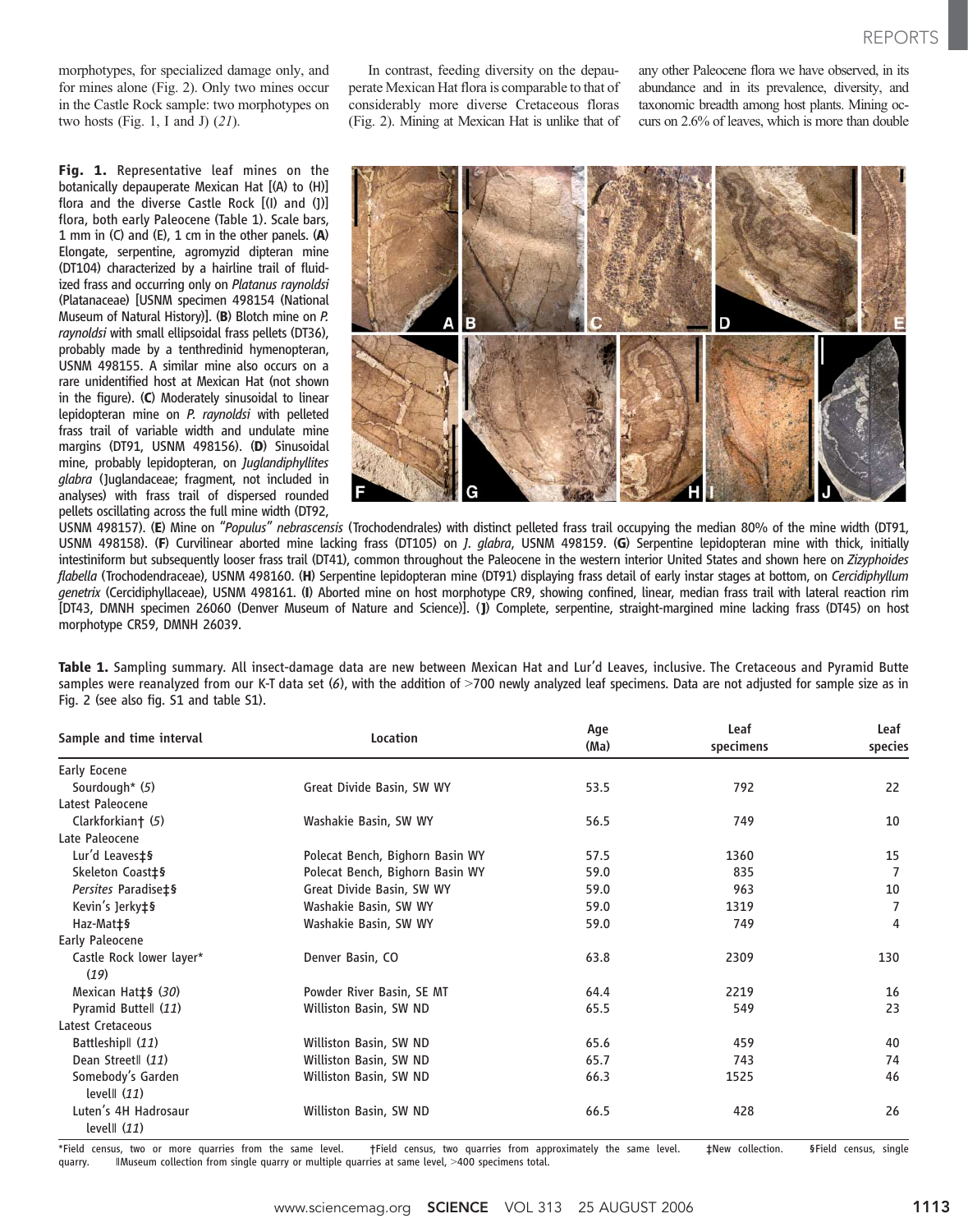### REPORTS

the frequency of any other Paleocene sample (table S1). Most distinctively, the four most abundant host species, which together account for 91% of specimens and are also abundant in our other Paleocene samples (table S2), each have either two or three mine morphotypes (Figs. 1 and 3); mining also occurs on two other locally rare hosts EFig. 1, B (caption) and E]. The sycamore Platanus raynoldsi has mines attributable to three insect orders, namely Hymenoptera (Fig. 1B) and Lepidoptera (Fig. 1C) and numerous mines (on 32 leaves, with up to six mines per leaf) assignable to Agromyzidae within the Diptera (Fig. 1A); the association of agromyzid leaf-miners and Platanaceae does not occur today (22).

The only other examples of more than one mine morphotype per species in our data set occur on two Cretaceous hosts from two different sites and on two latest Paleocene and early Eocene Betulaceae (Corylites and Alnus, respectively) (Fig. 3). Only one of the Mexican Hat mine morphotypes (DT41, Fig. 1G) has been found in the latest Cretaceous of North Dakota, on host plants unrelated to the Mexican Hat dominants (6), and three (DT91, DT92, and DT104; Fig. 1) have not been observed in any other North American fossil floras to date. This suggests that the Mexican Hat miners included more newly and regionally evolved taxa, or alternatively long-distance migrants, than regional K-T survivors.



Fig. 2. Plant and insect-feeding diversity for bulk floras (Table 1 and table S1), standardized to sample sizes of 400 leaf specimens each. Orange-yellow data points are Cretaceous floras; blue data points are Paleocene floras. Ma, million years ago. Plant richness (A) was standardized by means of rarefaction (31), with error bars indicating 95% confidence intervals. Insect damage was standardized by means of random resampling without replacement (5, 32), with  $\pm 1\sigma$  error bars around the mean of 5000 iterations, both for (B) all damage morphotypes and (C) mine morphotypes only. There is a strong negative correlation of plant and insect-damage richness for Mexican Hat (Mex. Hat) and Castle Rock (C. Rock). A separate analysis (not shown in the figure) excluded most external feeding and other ''generalized'' damage morphotypes as in (6) but yielded results nearly identical to (B). P-E, Paleocene-Eocene boundary.

Fig. 3. Leaf-mine morphotype diversity plotted against number of leaf specimens for the 89 species-site pairs in our full data set (Table 1) that had a minimum of 25 leaf specimens at a site. There is high mining diversity on all four common host plants and one relatively rare host in the early Paleocene Mexican Hat flora. A sixth mined host represented by only 11 leaf specimens is not shown, and Z. flabella at Mexican Hat was previously found to have an additional morphotype, a



blotch mine equivalent to our DT36 (30). Labeled outliers are as follows: A, Alnus sp. (Betulaceae); Aa, ''Ampelopsis'' acerifolia (?Cercidiphyllaceae); Ce, Cercidiphyllum ellipticum (Cercidiphyllaceae); Cg, C. genetrix; C, Corylites sp. (Betulaceae); Jg, Juglandiphyllites glabra (Juglandaceae); Mp, Marmarthia pearsonii (Lauraceae); Pa, Persites argutus (Lauraceae); Pr, Platanus raynoldsi (Platanaceae); U, Urticales sp. HC81; Zf, Zizyphoides flabella (Trochodendraceae). (See references in Table 1 for additional nomenclature.)

Excepting Mexican Hat and the latest Paleocene, our Paleocene floras have few mines by comparison to the Cretaceous (Figs. 2C and 3), a finding corroborated by abundant supplemental data from the Denver Basin and North Dakota (table S4). The five late Paleocene sites from Wyoming (Table 1) contain significant numbers of all four dominant host plants found at Mexican Hat (tables S2 and S3) but yielded only seven mines on 5226 specimens, all of the DT41 type. Five of these occur on *Cercidiphyllum genetrix*, the only regional continuation of a mining association found at Mexican Hat (Fig. 1H).

Sustained recovery of both plant and insectherbivore diversity began during the warm latest Paleocene (5, 23), wherein herbivory apparently led ahead of plant diversity (Fig. 2). In contrast to Mexican Hat, however, latest Paleocene mining mostly occurred on a single host lineage, the Betulaceae (Fig. 3), which first appeared regionally in the late Paleocene and supported diverse and abundant herbivory through the early Eocene (5, 24, 25).

The Castle Rock flora is one of the oldest reliable examples of tropical rainforest vegetation (16, 17, 26), typified today by tough thick leaves with low nutritional value and high tannin content (27). The extraordinary but temporary diversification recorded at Castle Rock appears to be related to favorable climatic conditions, the establishment of unpalatable vegetation, and low herbivore pressure in a post-extinction setting. This scenario contrasts with living rainforests, where herbivores are implicated in maintaining and possibly promoting plant diversity (28, 29). Unlike Castle Rock, our other Paleocene samples are dominated by thin-leaved deciduous hosts (table S2) that we infer to have had relatively low defenses and thus to have been vulnerable to opportunistic colonization when herbivore pressure was present, as observed at Mexican Hat.

The Mexican Hat and Castle Rock floras show marked, apparently localized and transient, deviations from theoretical patterns of staged food web recovery  $(1)$ , indicating much greater variance than has previously been considered in the relative numbers of producer and consumer species. Temporally and geographically isolated occurrences of severely unbalanced food webs may be a widespread feature of ecological recovery from mass extinction, resulting from instability, incumbency, and opportunism in drastically simplified ecological landscapes.

#### References and Notes

- 1. R. V. Solé, J. M. Montoya, D. H. Erwin, Philos. Trans. R. Soc. London Ser. B 357, 697 (2002).
- 2. J. C. Zachos, M. A. Arthur, W. E. Dean, Nature 337, 61 (1989).
- 3. S. D'Hondt, P. Donaghay, J. C. Zachos, D. Luttenberg, M. Lindinger, Science 282, 276 (1998).
- 4. H. K. Coxall, S. D'Hondt, J. C. Zachos, Geology 34, 297 (2006).
- 5. P. Wilf, C. C. Labandeira, Science 284, 2153 (1999).
- 6. C. C. Labandeira, K. R. Johnson, P. Wilf, Proc. Natl. Acad. Sci. U.S.A. 99, 2061 (2002).
- 7. P. Wilf, C. C. Labandeira, K. R. Johnson, N. R. Cúneo, Proc. Natl. Acad. Sci. U.S.A. 102, 8944 (2005).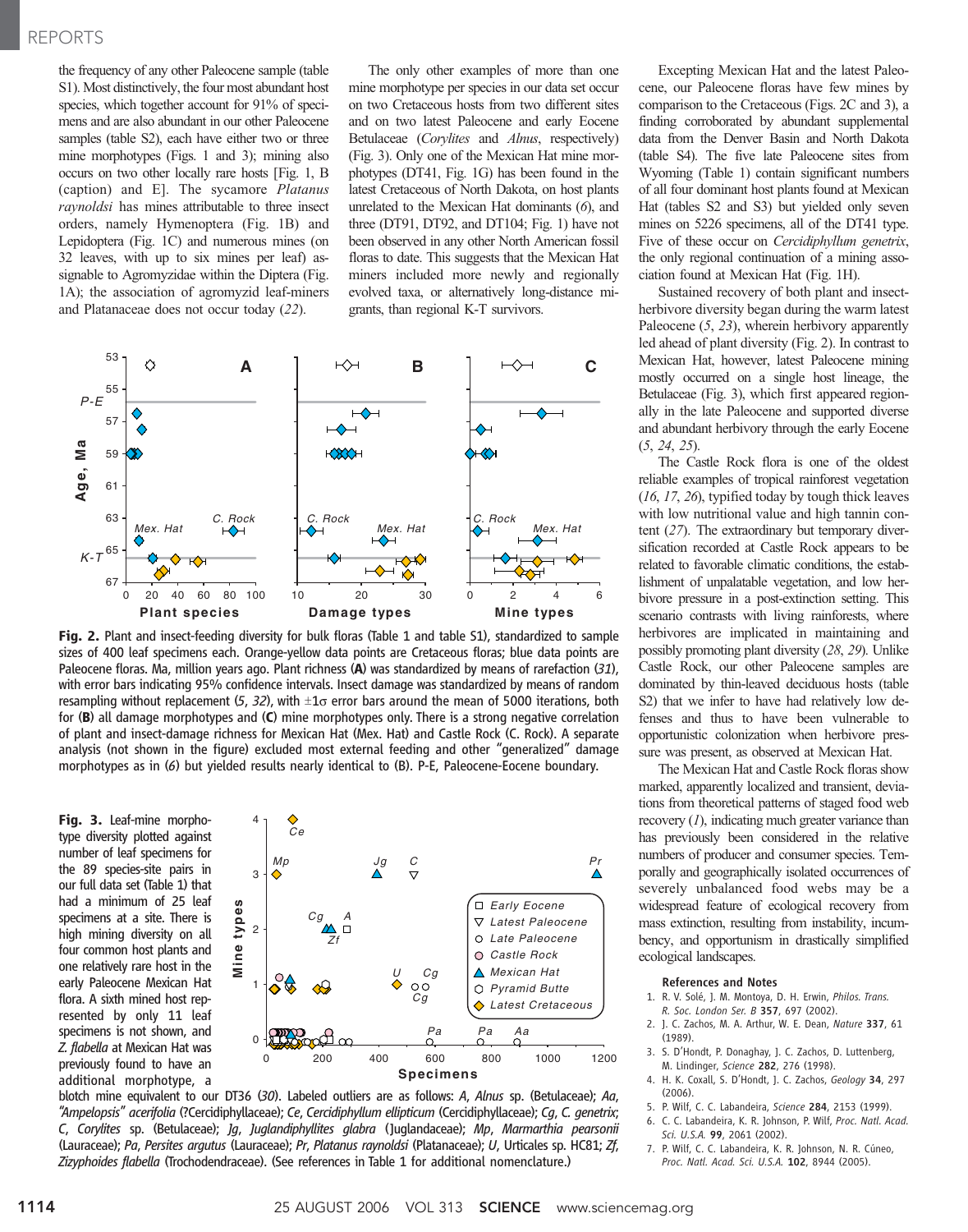- 8. E. Siemann, D. Tilman, J. Haarstad, M. Ritchie, Am. Nat. 152, 738 (1998).
- 9. M. G. Wright, M. J. Samways, Oecologia 115, 427 (1998).
- 10. B. A. Hawkins, E. E. Porter, Am. Nat. 161, 40 (2003).
- 11. K. R. Johnson, Geol. Soc. Am. Spec. Pap. 361, 329 (2002).
- 12. J. A. Powell, C. Mitter, B. D. Farrell, in Handbook of Zoology, N. P. Kristensen, Ed. (de Gruyter, New York, 1998), pp. 403–422.
- 13. A. Raman, C. W. Schaefer, T. M. Withers, in Biology, Ecology, and Evolution of Gall-Inducing Arthropods, A. Raman, C. W. Schaefer, T. M. Withers, Eds. (Science Publishers, Enfield, NH, 2005), pp. 1–33.
- 14. C. C. Labandeira, Rocky Mount. Geol. 37, 31 (2002).
- 15. C. C. Labandeira, K. R. Johnson, P. Lang, Geol. Soc. Am. Spec. Pap. 361, 297 (2002).
- 16. K. R. Johnson, B. Ellis, Science 296, 2379 (2002).
- 17. B. Ellis, K. R. Johnson, R. E. Dunn, Rocky Mount. Geol. 38, 73 (2003).
- 18. K. R. Johnson, M. L. Reynolds, K. W. Werth, J. R. Thomasson, Rocky Mount. Geol. 38, 101 (2003).
- 19. B. Ellis, K. R. Johnson, R. E. Dunn, M. R. Reynolds, Denver Mus. Nat. Sci. Tech. Rep. 2004-2, 1 (2004).
- 20. J. O. Sewall, L. C. Sloan, Geology 34, 81 (2006). 21. No mines were present in supplemental, qualitative
- Castle Rock collections selected for preservation and floral diversity (table S4), a procedure that in our experience increases mine recovery.
- 22. K. A. Spencer, Host Specialization in the World Agromyzidae (Diptera) (Kluwer, Dordrecht, Netherlands, 1990).
- 23. The increase in feeding diversity from latest Paleocene to early Eocene is significant when comparing total damage morphotypes per species (5), whereas bulk feeding diversity and mining diversity are not significantly different between these samples (Fig. 2).
- 24. One recent molecular and paleobiological study indicated the diversification of a clade of gracillariid moths that colonized the Betulaceae beginning  $\sim$  62.3 million years ago (25).
- 25. C. Lopez-Vaamonde et al., J. Evol. Biol. 19, 1314 (2006).
- 26. R. J. Burnham, K. R. Johnson, Philos. Trans. R. Soc. London Ser. B 359, 1595 (2004).
- 27. P. D. Coley, J. A. Barone, Annu. Rev. Ecol. Syst. 27, 305 (1996).
- 28. D. H. Janzen, Am. Nat. 104, 501 (1970).
- 29. C. Wills et al., Science 311, 527 (2006).
- 30. P. J. Lang, Fossil Evidence for Patterns of Leaf-Feeding from the Late Cretaceous and Early Tertiary (thesis, University of London, 1996).
- 31. J. C. Tipper, Paleobiology 5, 423 (1979).
- 32. We randomly resampled all leaves, rather than only damaged leaves as in (7). The latter approach is effective for floras with high damage diversity, but in Paleocene floras insect damage is generally rare, and many specimens and species would be lost from analysis.
- 33. We thank Harding Land and Cattle Company for land access; P. Anderson, R. Barclay, C. Brown, E. Currano, D. Danehy, R. Dunn, R. Horwitt, F. Marsh, T. Menotti, M. Nowak, M. Reynolds, J. Thomasson, K. Werth, S. Wing, and Western Wyoming Community College for field and technical assistance; three anonymous reviewers; K.C. Beard, E. Currano, D. Erwin, R. Horwitt, M. Patzkowsky, and J. Zachos for discussion; P. Lang, who noted insect mines at Mexican Hat; and I. Winkler for assistance in identifying Agromyzidae mines. Support was provided by the American Philosophical Society; the Colorado Department of Transportation; the Petroleum Research Fund (grant 35229-G2); the National Geographic Society; the Ryan Family Foundation; the Walcott Fund of the Department of Paleobiology, National Museum of Natural History (NMNH); NSF (grants EAR-0345910, EAR-9805474, DEB-0345750, and EAR-0236489); and the David and Lucile Packard Foundation. This is contribution 120 of the Evolution of Terrestrial Ecosystems Consortium at the NMNH.

#### Supporting Online Material

www.sciencemag.org/cgi/content/full/313/5790/1112/DC1 Fig. S1 Tables S1 to S4 References 4 May 2006; accepted 18 July 2006 10.1126/science.1129569

## Why Are There So Many Species of Herbivorous Insects in Tropical Rainforests?

Vojtech Novotny, $^{1\star}$  Pavel Drozd, $^2$  Scott E. Miller, $^3$  Miroslav Kulfan, $^4$ Milan Janda, $<sup>1</sup>$  Yves Basset, $<sup>5</sup>$  George D. Weiblen<sup>6</sup></sup></sup>

Despite recent progress in understanding mechanisms of tree species coexistence in tropical forests, a simple explanation for the even more extensive diversity of insects feeding on these plants has been missing. We compared folivorous insects from temperate and tropical trees to test the hypothesis that herbivore species coexistence in more diverse communities could reflect narrow host specificity relative to less diverse communities. Temperate and tropical tree species of comparable phylogenetic distribution supported similar numbers of folivorous insect species, 29.0  $\pm$ 2.2 and 23.5  $\pm$  1.8 per 100 square meters of foliage, respectively. Host specificity did not differ significantly between community samples, indicating that food resources are not more finely partitioned among folivorous insects in tropical than in temperate forests. These findings suggest that the latitudinal gradient in insect species richness could be a direct function of plant diversity, which increased sevenfold from our temperate to tropical study sites.

arge numbers of herbivore species in the Tropics relative to temperate communities might reflect differences in (i) host plant species diversity, (ii) numbers of herbivore

\*To whom correspondence should be addressed. E-mail: novotny@entu.cas.cz

species per host, and/or (iii) host specificity, the number of plant species hosting each insect species. The tropical maximum in plant species richness is well documented. For instance, there are 5 to 10 times as many plant species per 10,000 km2 in tropical than in temperate areas  $(1)$ , and woody plant species richness per hectare in the Tropics is on average six times as high as that in temperate forests  $(156.8 \pm 63.6$ and  $25.2 \pm 19.7$  species with diameter at breast height  $\geq 10$  cm; fig. S1). However, latitudinal differences in host specificity and numbers of insect species per host plant species are more difficult to assess  $(2, 3)$ .

A recent proliferation of quantitative studies on tropical insect herbivores that include feeding and rearing experiments (4–9) have not been matched by comparable activity in temperate

forests (10, 11), perhaps because patterns of host use are believed to be well documented for temperate herbivores. Much qualitative data on host associations of herbivores accumulated during the past two centuries, particularly in Great Britain and Central Europe, are not directly comparable to recent, quantitative studies in the Tropics (12). A temperate-tropical comparison of herbivore communities is further complicated by differences in the phylogenetic diversity of the vegetation. Temperate forests are dominated by a relatively small number of woody plant lineages as compared to tropical forests (13).

We compared temperate and tropical communities of folivorous insects using identical sampling protocols and phylogenetically comparable sets of local tree species  $(14)$ . All externally feeding folivorous insects were hand collected from the foliage of 14 woody plant species in a lowland floodplain forest in Moravia, Central Europe, and 14 species in a lowland hill forest in Madang, Papua New Guinea. Caterpillars (Lepidoptera) were also collected from eight woody species in an oakhornbeam forest in Slovakia, Central Europe, and compared with caterpillars from eight tree species in Papua New Guinea (Madang). Samples of tree species from the local vegetation included both close relatives (i.e., congeneric species) and distantly related plant lineages (i.e., multiple familes and orders) at each site (table S1). Molecular phylogenetic relationships among species sampled at each locality were compiled from the recent literature, and branch lengths were estimated from the large subunit of ribulose-1,5-bisphosphate carboxylase-oxygenase (rbcL) gene sequences. The diverse vegetation of lowland New Guinea provided an opportunity to select subsets of tree species with phylogenetic patterns closely matching those of temperate forest tree

<sup>&</sup>lt;sup>1</sup>Institute of Entomology, Czech Academy of Sciences and Department of Zoology, University of South Bohemia, Branisovska 31, 370 05 Ceske Budejovice, Czech Republic. <sup>2</sup> Department of Biology, University of Ostrava, Chittussiho 10, 710 00 Ostrava, Czech Republic. <sup>3</sup>National Museum of Natural History and National Zoological Park, Smithsonian Institution, Washington, DC 20013-7012, USA. <sup>4</sup>Department of Zoology, Comenius University, Mlynska dolina B-1, 842 15 Bratislava, Slovakia. <sup>5</sup>Smithsonian Tropical Research Institute, Apartado 0843-03092, Balboa, Ancon, Panama. <sup>6</sup>Department of Plant Biology and Bell Museum of Natural History, University of Minnesota, 220 Biological Sciences Center, 1445 Gortner Avenue, St. Paul, MN 55108–1095, USA.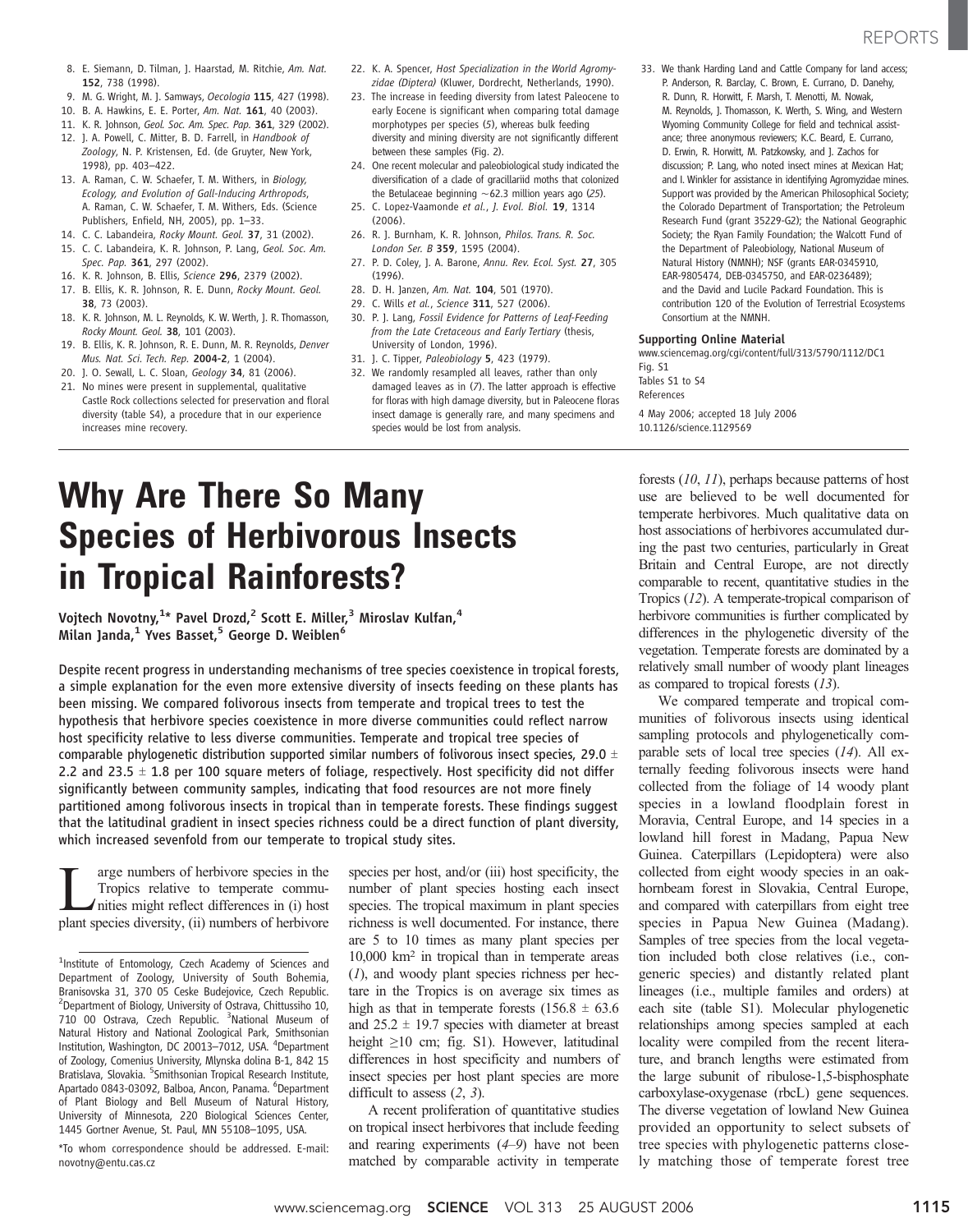It has been known for more than 40 years that a moon whose orbit is tidally evolving away from a planet can trap a more distant moon in an orbital resonance, pushing the exterior moon outward ahead of itself (*5*). As the inner orbit expands due to tidal forces, the satellites thereby maintain the commensurate mean motions and move outward together (*6*).

The ratio of energy to angular momentum required to expand an orbit without changing its eccentricity is just the orbital frequency. So if energy is transferred outward to a moon with a longer orbital period, not enough angular momentum is available to maintain the circularity of the orbits, and the eccentricity of one or both moons increases (*7*). In the case of Jupiter's large inner moons Io, Europa, and Ganymede, which are locked in a 4:2:1 resonance identified by Pierre-Simon Laplace two centuries ago, tides raised by Jupiter on the satellites damp this eccentricity, producing persistent volcanic activity on Io and a liquid ocean below Europa's thin ice crust. Pluto itself was pushed hundreds of millions of kilometers away from the Sun by Neptune, as this giant planet migrated outward (as a back reaction from throwing solid bodies sunward, however, not solar tides) (*8*). Pluto is still locked in a 3:2 resonance with Neptune, and its high eccentricity is evidence of this migration.

But what of Nix and Hydra, which travel on circular orbits and are too small and distant to have their orbital eccentricities tidally damped? The answer is that the resonances in which Pluto's tiny moons were trapped, both were maintained by and acted to enhance (albeit not by much) the eccentricity of Charon. Charon, being much larger as well as closer to Pluto, has its eccentricity damped in a time that is much less than the age of the solar system. Indeed, for this mechanism to work, Charon must have initially been on a highly eccentric orbit, which would be expected if it was captured nearly intact after an inelastic collision (*3*), rather than having accreted from a giant impact-produced disk (the preferred mechanism for the formation of Earth's Moon).

Ward and Canup have offered a model that explains the origin of the orbital configuration of Pluto's three known satellites via tidal expansion from a compact system that was produced by a giant impact. Their model requires the impact origin of an intact Charon, which previous models (*3*) suggest is likely only if the Pluto impactor was a homogeneous mixture of ice and rock. Hence, the model of Ward and Canup also predicts that Nix and Hydra are made of icerock mixtures. Pluto is by far the brightest and best known of the Trans-Neptunian Objects (TNOs). Once believed to be a planet-sized body, it is now viewed as one of the larger members of a populous class of distant solar system bodies. Many other TNOs are known to have moons. Observations of the orbital characteristics of additional, smaller moons of such minor planets could indicate whether their observed large moons were formed by giant impacts or purely gravitational capture (*9*).

#### References and Notes

- 1. H. A. Weaver et al., *Nature* 439, 943 (2006).
- 2. J. B. Pollack, *Protostars and Planets II* (Univ. Arizona Press, Tucson, 1985).
- 3. R. M. Canup, *Science* 307, 546 (2005).
- 4. W. R. Ward, R. M. Canup, *Science* 313, 1107 (2006); published online 6 July 2006.
- 5. P. Goldreich, *Mon. Not. Roy. Astron. Soc*. 130, 159 (1965).
- 6. Moons trapped in such orbital resonances always have conjunctions (pass one another) near the place where their elliptical orbits are farthest apart. If the outer moon is moving too fast, conjunction occurs where the radial separation of the orbits is decreasing. This means that the outer moon gets pulled forward after conjunction more than it was pulled back before conjunction, resulting in a net transfer of orbital energy and angular momentum from the inner moon to the outer moon, expanding the outer moon's orbit and thereby slowing its orbital motion. Consequently, the next conjunction occurs closer to the longitude where the radial separation is maximized. For further details, see S. J. Peale, *Ann. Rev. Astron. Astrophys*. 14, 215 (1976), and especially his figure 1.
- 7. J. J. Lissauer *et al*., *Icarus* 58, 159 (1984).
- 8. R. Malhotra, *Nature* 365, 819 (1993).
- 9. P. Goldreich *et al*., *Nature* 420, 643 (2002).
- 10. This work was funded by NASA's Planetary Geology and Geophysics program, WBS 811073.02.01.01.12.

10.1126/science.1128447

### ECOLOGY

# **Crafting the Pieces of the Diversity Jigsaw Puzzle**

Herbivorous insect species are more numerous in tropical than in temperate forests. Studies of present-day forests and fossil leaf patterns show how plant diversity controls insect diversity.

**R. L. Kitching**

**A** fter his encounter with the Atlantic<br>rainforest of Brazil, Charles Darwin<br>wild, untidy, luxuriant hothouse, made by fter his encounter with the Atlantic rainforest of Brazil, Charles Darwin observed that "the land is one great, Nature for herself" (1). Increasing knowledge of the forest fauna over the past 30 years has only underscored Darwin's point: 978 species of beetles from six trees in Venezuela, 160 species of grasshoppers in 60 trees in Amazonia, 218 species of ants from 19 trees in Sabah—the list goes on (*2*). Dobzhansky, with characteristic prescience, asked "why?" as early as 1950 (*3*). He suggested that the ani-

mals of the Tropics were fundamentally different from those of temperate regions: In general, tropical species were more specialized, with niche limits defined by interactions among species rather than by physical or chemical factors. This has proved very difficult to test; indeed, it moved surreptitiously from hypothesis to dogma without any very critical evaluation. This difficulty is nowhere more acute than in the case of tropical herbivores. Two reports in this issue, one by Novotny *et al*. (*4*) on page 1115 and the other by Wilf *et al*. (*5*) on page 1112 shed light on both old and new aspects of these issues.

The relationships between the diversity of tropical trees and that of the associated arthropods have been central in the exciting if somewhat circular debates on global species richness. It is relatively easy to count the number of tree species in a forest and to extrapolate this count to a region, continent, or even planet. If each tree species supports a certain number of herbivorous insects, then we can extrapolate to a global estimate of herbivore richness. With a few further assumptions, we can obtain an overall number of all arthropod species. That the estimates range from 5 to 100 million (*6*) suggests that this is not an exact science.

The Novotny/Basset group based in Papua New Guinea has been one of only two or three groups that have measured tropical host specificity empirically by field collecting, larval rearing, and choice experiments. Based on

The author is at the Australian School of Environmental Studies, Griffith University, Brisbane, Queensland 4111, Australia. E-mail: r.kitching@griffith.edu.au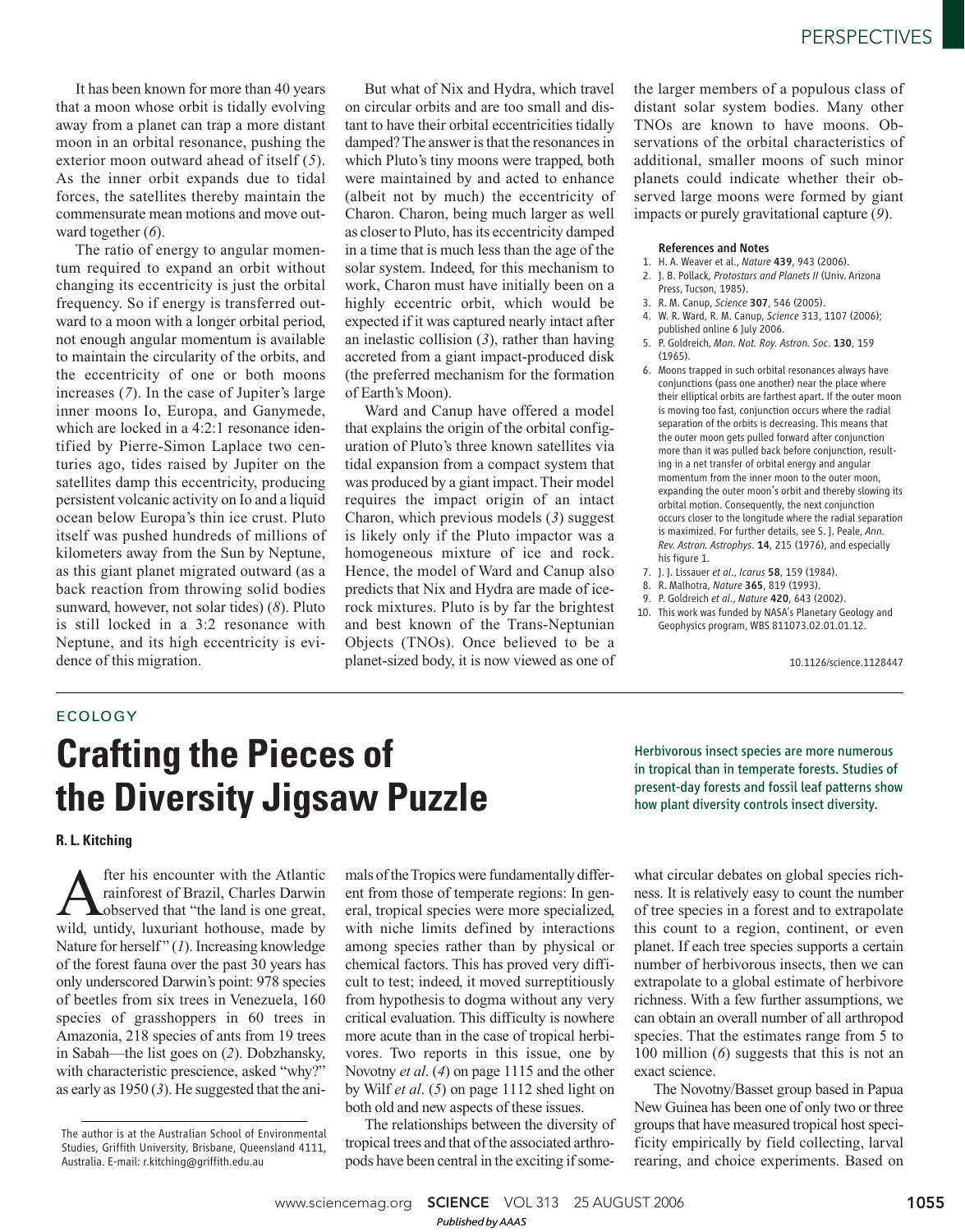## PERSPECTIVES

thousands of rearing records from almost 60 tree species, they have constructed a database that promises answers to many fundamental questions on herbivory and diversity. They showed previously (*7*) that host plant phylogeny plays a key role in determining levels of specialization in dominant groups of insect herbivores. But how to use this information to say something general about insect herbivory

in tropical as opposed to temperate ecosystems?

The problem is the perennial one of just what is a legitimate comparison: how to line up insect responses to ecosystems that, on the one hand, exhibit a tree diversity of perhaps 200 per hectare with one with perhaps 20? This is compounded when host plant records from temperate forests have been accumulated by centuries of anecdotal observation rather than by the intense, controlled observation of the best current tropical studies. In a masterful piece of interdisciplinary work, Novotny and his colleagues have overcome these problems and come up with an utterly unexpected answer. First, they applied their "tropical" methods to a mature forest in central Europe. They then used the power of GenBank to produce a phylogeny for the 14 tree species studied in Moravia. In a

stroke of remarkable originality they then extracted from their database from New Guinea the 14 tree species that presented a phylogeny most closely congruent with the central European data set. So they were able to make a legitimate quantitative comparison of herbivore host specificity in temperate and tropical forests. There was no difference in the distribution of host specificities between the two regions. The huge richness of herbivorous insects in tropical rainforests is driven by the phylogenetic diversity of the plant assemblage in those forests and not by any fundamental differences in the nature of the niches of the herbivores.

The Novotny *et al*. result supports the general idea of a post-Pleistocene equilibrium (setting aside the anthropogenic clearing of trees on a vast scale) and an explanation of the herbivore diversity that we observe in nature. Simply stated, the Novotny law becomes: "Herbivore richness in forests is related positively to the phylogenetic breadth of its supporting tree assemblage."

In a fascinating contrast, Wilf *et al*. have used the vast deposits of leaves from Cretaceous

and Tertiary beds in North America to demonstrate that an equilibrium world is, geologically speaking, but a temporary end point rather than a constant property of ecosystems. Leaves carry with them species-specific patterns of herbivore activity. They show clearly that after the Cretaceous-Tertiary (K-T) mass extinction about 65 million years ago, recovery of herbivore richness was both slow and,



Components of biodiversity in the forest. The diagram depicts a highly simplified rainforest food web. Dashed or dotted boxes indicate areas for which general explanations of diversity are either incomplete (dashed) or lacking (dotted) altogether.

more important, patchy. The rainforest-like faunas of the Castle Rock site in Colorado show a Paleocene herbivore signal more diverse than anything from the Cretaceous. In contrast, most other more temperate floras from the Paleocene show a dramatic reduction in herbivore signal. Bringing the two results together, Cretaceous assemblages should obey the Novotny law, whereas post–K-T ones may deviate from it significantly. With only a modestly richer database than the currently available one, this contention could be tested and so combine paleoecology and its modern counterpart in a productive way.

The firm basis of understanding as to just why herbivores are so diverse in tropical forests is part of a recent and welcome transition in tropical ecology. Over the past few decades, we have built up an impressive body of data that identifies biodiversity patterns in tropical rainforests. There remains much to be done, but there is enough information that we can look for general mechanistic explanations of the patterns. A recent flurry of activity followed Hubbell's work (*8*), resulting in an active, firmly based debate on the generation

of rainforest tree diversity. The initial proposition of equivalence across all trees of whatever species, melded with essentially random replacement processes (the "neutral" theory), produced results that mimicked well some commonly used species/abundance relationships. That such relationships could be generated with patently unrealistic assumptions has refocused attention on how we look at and

interpret diversity data. The heated debate that followed points now to a more deterministic theory focusing on the idea of rare species advantage. The generalizations that emerge from the work of Novotny *et al*. mean that we can extend our understanding of biodiversity-generating processes to the next trophic level—the herbivores. Their results make clear the "bottomup" effects of plant diversity on the herbivore assemblage. There are undoubtedly "top-down" effects as well. Here the work of Lewis and Godfray (*9*) and Morris *et al*. (*10*) shows that apparent competition among host species is mediated through their assemblage of parasitoids—larval insects that prey on their hosts from the inside, so to speak.

In a simplified, general, rainforest food web (see the figure), the consensus (or at least the basis for a healthy debate) that we may now expect on tree diversity and the associated herbivores leaves several

components requiring explanation: the third trophic level comprising the parasitoids and predators, and the externally maintained food chains based on decomposition processes (plus, incidentally, a general understanding of the interaction between herbivores and the epiphytes and vines so characteristic of tropical forests).

Processes determining the diversity of predators await their champions. Parasitoid assemblages are better understood as modifiers of herbivore diversity than as community-level objects in themselves. There has long been work on the top-down role of predators and parasitoids as modifiers of the assemblages of potential prey items, notably the idea that key predators can be the forces that flip whole food webs among different equilibria. We also have some controversial evidence of invariant or at least constrained predator-prey statistics within simple food webs (*11*), but mechanistic explanations are lacking. Finally, there are the chewers of rubbish—the "garbos" (if I may be permitted an Australianism). Arthropods that feed either on fungi or directly on detritus and its associated